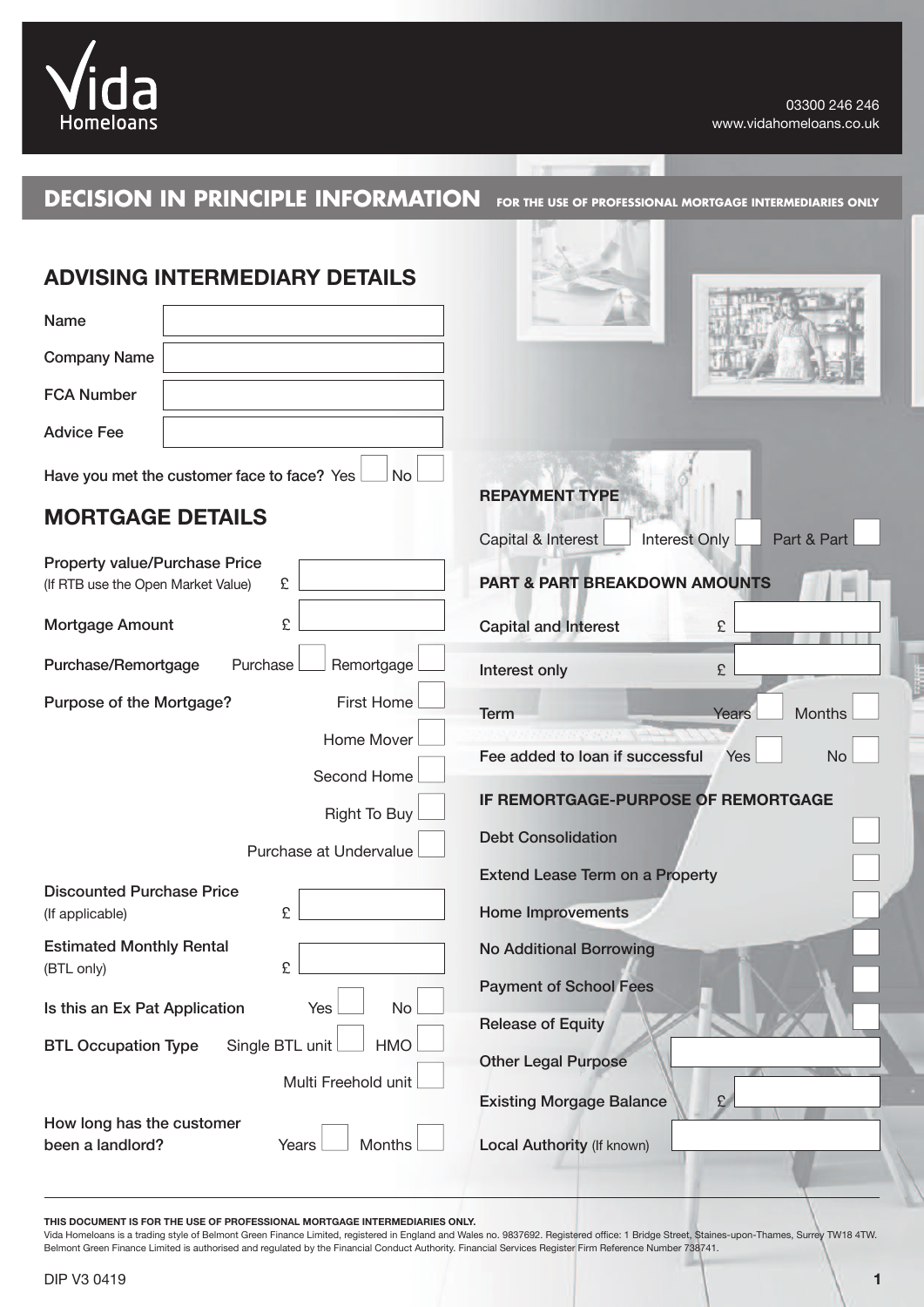## **CustomeR detaILs - applicant one**

| <b>LLP</b><br><b>Customer Type</b><br>Partnership<br>Ltd Co.       | <b>Company Name</b>                                                      |
|--------------------------------------------------------------------|--------------------------------------------------------------------------|
| <b>SPV</b><br>Individual                                           | <b>Registered Number</b>                                                 |
| <b>Title</b><br>Mr<br><b>Mrs</b><br><b>Miss</b><br>Ms              | <b>Registered Address</b>                                                |
| <b>First Name</b>                                                  |                                                                          |
| <b>Middle Name</b>                                                 |                                                                          |
| <b>Surname</b>                                                     | <b>SIC Code</b>                                                          |
| How many other names                                               | Date Incorporated                                                        |
| have you been known<br>3<br>by in the last 6 years?<br>2<br>0      | <b>ADDRESS HISTORY</b><br>(A three year residential history is required) |
|                                                                    | <b>CURRENT ADDRESS</b>                                                   |
|                                                                    | House name /<br><b>Number</b>                                            |
| Male<br>Female<br><b>Sex</b>                                       | <b>Street</b>                                                            |
| Married<br>Divorced<br><b>Marital Status</b><br>Single             | Town                                                                     |
| Widowed<br>Civil Partnership                                       | Postcode                                                                 |
| Separated<br>Living with Partner                                   | <b>Residential status</b><br>Owner                                       |
| Date of Birth                                                      | Living with Friends/Family                                               |
| <b>Nationality</b>                                                 |                                                                          |
|                                                                    |                                                                          |
| <b>Residency Status</b><br><b>EEA Citizen</b>                      | Tenant-Local Authority<br>Tenant-Private                                 |
| Permanent Rights to Reside                                         | Date from                                                                |
| <b>Working Permit</b>                                              | <b>PREVIOUS ADDRESS</b>                                                  |
| Does your customer have                                            | House name /<br><b>Number</b>                                            |
| <b>Diplomatic Immunity?</b><br>Yes<br>No                           | <b>Street</b>                                                            |
| Is your customer a<br><b>No</b><br>first time buyer?<br>Yes        | Town                                                                     |
| Is your customer a<br>first time landlord (BTL only)?<br>No<br>Yes | Postcode                                                                 |
| Has your customer ever had                                         | <b>Residential status</b><br>Owner                                       |
| any criminal convictions?<br>Yes<br>No<br>If Yes - Further Details | Living with Friends/Family                                               |
|                                                                    | Tenant-Local Authority<br>Tenant-Private                                 |
| Non-taxpayer<br>Basic rate taxpayer<br><b>Tax Status</b>           | Date from                                                                |

#### **THIS DOCUMENT IS FOR THE USE OF PROFESSIONAL MORTGAGE INTERMEDIARIES ONLY.**

Vida Homeloans is a trading style of Belmont Green Finance Limited, registered in England and Wales no. 9837692. Registered office: 1 Bridge Street, Staines-upon-Thames, Surrey TW18 4TW. Belmont Green Finance Limited is authorised and regulated by the Financial Conduct Authority. Financial Services Register Firm Reference Number 738741.

#### **CompLete seCtIon If btL Is In Company name**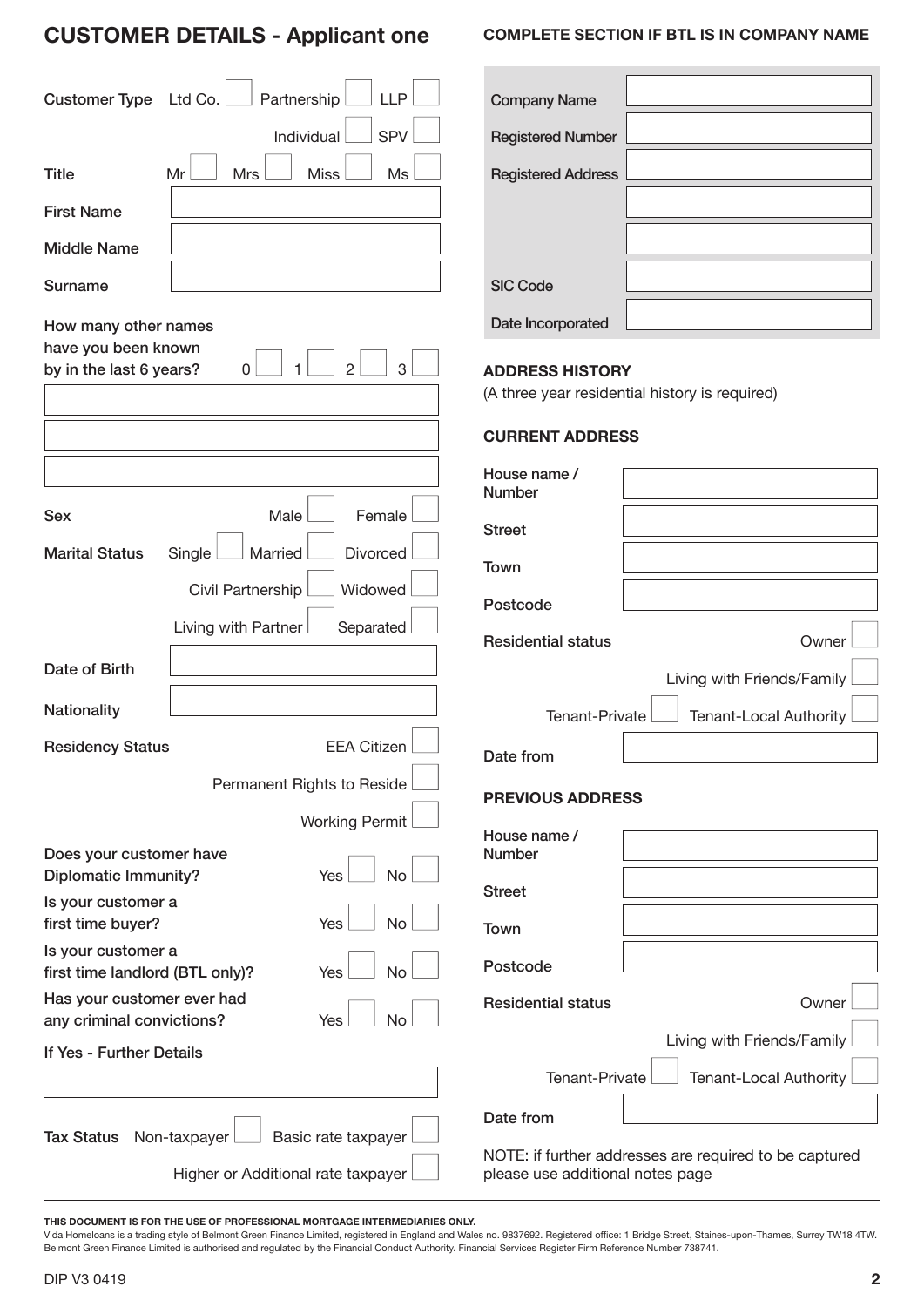## **CustomeR detaILs - applicant two**

| <b>Customer Type</b>                                                   | <b>LLP</b><br>Ltd Co.<br>Partnership<br><b>SPV</b><br>Individual | <b>CURRENT ADDRESS</b><br>House name / |                                                        |
|------------------------------------------------------------------------|------------------------------------------------------------------|----------------------------------------|--------------------------------------------------------|
| <b>Title</b>                                                           | <b>Miss</b><br>Mr<br><b>Mrs</b><br>Ms                            | <b>Number</b>                          |                                                        |
| <b>First Name</b>                                                      |                                                                  | <b>Street</b>                          |                                                        |
| <b>Middle Name</b>                                                     |                                                                  | Town                                   |                                                        |
| Surname                                                                |                                                                  | Postcode                               |                                                        |
|                                                                        |                                                                  | <b>Residential status</b>              | Owner                                                  |
| How many other names<br>have you been known<br>by in the last 6 years? | $\overline{2}$<br>3<br>0                                         | Tenant-Private                         | Living with Friends/Family<br>Tenant-Local Authority   |
|                                                                        |                                                                  | Date from                              |                                                        |
|                                                                        |                                                                  | <b>PREVIOUS ADDRESS</b>                |                                                        |
| <b>Sex</b>                                                             | Male<br>Female                                                   | House name /<br><b>Number</b>          |                                                        |
| <b>Marital Status</b>                                                  | Divorced<br>Married<br>Single                                    | <b>Street</b>                          |                                                        |
|                                                                        | Widowed<br>Civil Partnership                                     | Town                                   |                                                        |
|                                                                        | Separated<br>Living with Partner                                 | Postcode                               |                                                        |
| Date of Birth                                                          |                                                                  | <b>Residential status</b>              | Owner                                                  |
| <b>Nationality</b>                                                     |                                                                  |                                        | Living with Friends/Family                             |
| <b>Residency Status</b>                                                | <b>EEA Citizen</b>                                               | Tenant-Private                         | <b>Tenant-Local Authority</b>                          |
|                                                                        | Permanent Rights to Reside                                       | Date from                              |                                                        |
|                                                                        | <b>Working Permit</b>                                            | please use additional notes page       | NOTE: if further addresses are required to be captured |
| Does your customer have<br><b>Diplomatic Immunity?</b>                 | No<br>Yes                                                        |                                        |                                                        |
| Is your customer a<br>first time buyer?                                | <b>No</b><br>Yes                                                 |                                        |                                                        |
| Is your customer a<br>first time landlord (BTL only)?                  | <b>No</b><br>Yes                                                 |                                        |                                                        |
| Has your customer ever had<br>any criminal convictions?                | <b>No</b><br>Yes                                                 |                                        |                                                        |
| If Yes - Further Details                                               |                                                                  |                                        |                                                        |
|                                                                        |                                                                  |                                        |                                                        |
| <b>Tax Status</b>                                                      | Basic rate taxpayer<br>Non-taxpayer                              |                                        |                                                        |
|                                                                        | Higher or Additional rate taxpayer                               |                                        |                                                        |

**addRess HIstoRy**

(A three year residential history is required)

**THIS DOCUMENT IS FOR THE USE OF PROFESSIONAL MORTGAGE INTERMEDIARIES ONLY.**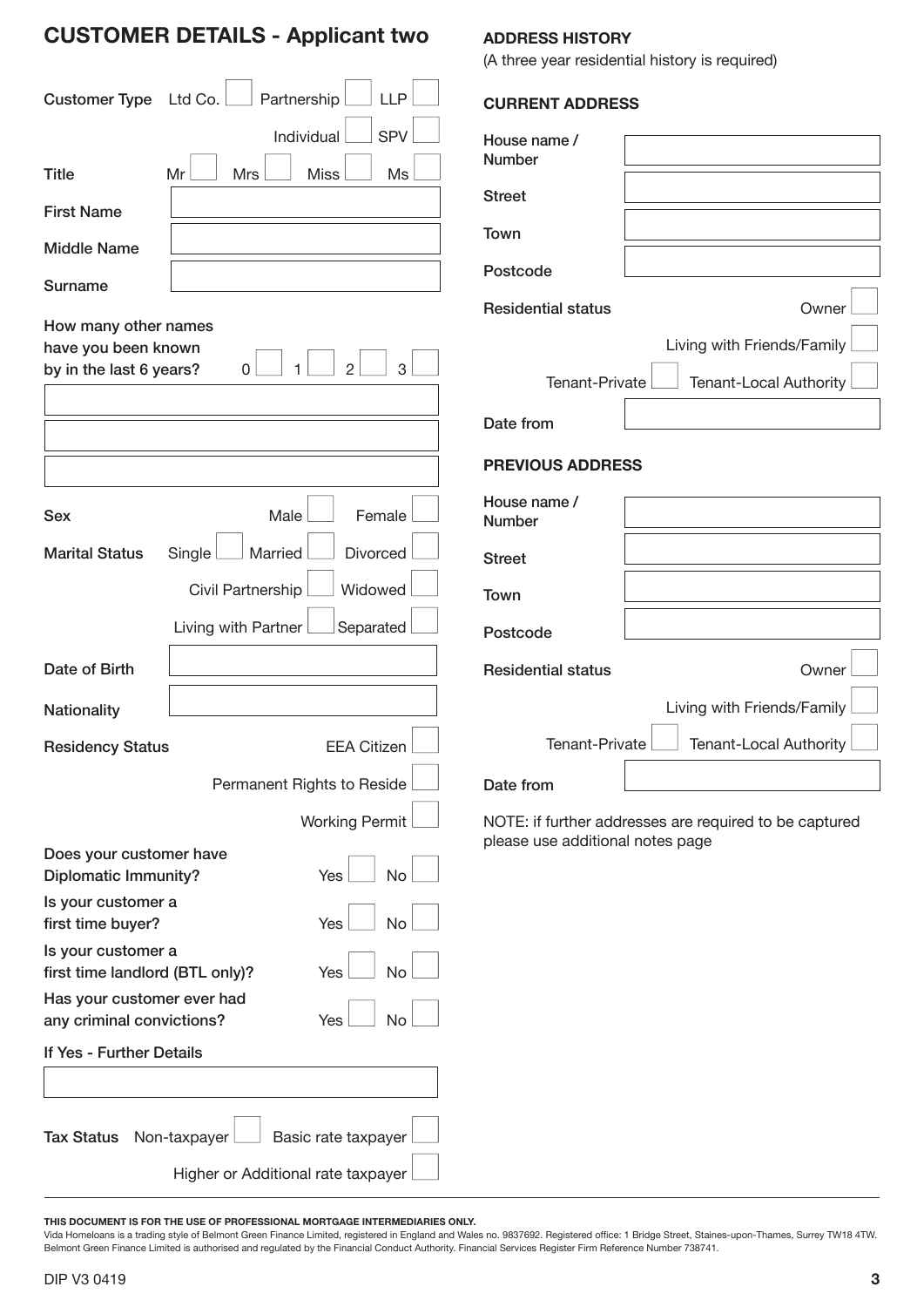### **empLoyment detaILs - applicant one**

## **empLoyment detaILs - applicant two**

### **CuRRent empLoyment detaILs**

If your customer's main income is from a company that they hold a 25% or greater shareholding in then please select Self Employed. A 12 months employment history is required.

| <b>Employment Status</b>                                                                                                          | <b>Employment Status</b>                                             |  |  |
|-----------------------------------------------------------------------------------------------------------------------------------|----------------------------------------------------------------------|--|--|
| Not Employed<br>Employed<br>Self-Employed                                                                                         | Employed<br>Self-Employed<br>Not Employed                            |  |  |
| <b>Occupation Status</b><br>(Managment, Supervisor, Unskilled etc.)                                                               | <b>Occupation Status</b><br>(Managment, Supervisor, Unskilled etc.)  |  |  |
| Sector<br>(Accountancy, Education, Recruitment etc.)                                                                              | Sector<br>(Accountancy, Education, Recruitment etc.)                 |  |  |
| <b>Type of Employment</b><br>Permanent<br>Contract                                                                                | <b>Type of Employment</b><br>Permanent<br>Contract                   |  |  |
| <b>Start Date</b>                                                                                                                 | <b>Start Date</b>                                                    |  |  |
| <b>Type of Self Employment</b>                                                                                                    | <b>Type of Self Employment</b>                                       |  |  |
| <b>LLP</b><br>Sole Trader<br>Partnership<br>Ltd Co.                                                                               | <b>LLP</b><br>Sole Trader<br>Partnership<br>Ltd Co.                  |  |  |
| <b>Start Date</b>                                                                                                                 | <b>Start Date</b>                                                    |  |  |
| <b>Type of Not Employed</b>                                                                                                       | <b>Type of Not Employed</b>                                          |  |  |
| Unemployed<br>Homemaker                                                                                                           | Unemployed<br>Homemaker                                              |  |  |
| <b>Full Time Education</b><br><b>Full Time Carer</b><br>Retired                                                                   | <b>Full Time Carer</b><br><b>Full Time Education</b><br>Retired      |  |  |
| <b>Number of Previous</b><br><b>Employments in last</b><br>3<br>12 Months<br>Ω                                                    | <b>Number of Previous</b><br><b>Employments in last</b><br>12 Months |  |  |
| NOTE: if the customers have previous employment in last 12 months please provide further details on the additional notes page.    |                                                                      |  |  |
| <b>SECOND JOB DETAILS</b><br>Please only include a second job if your customer has at least 12 months history within this sector. |                                                                      |  |  |
| N/A<br>Contract<br>Employed<br>Permanent                                                                                          | Contract<br>N/A<br>Employed<br>Permanent                             |  |  |
| <b>LLP</b><br><b>Self Employed</b><br>Partnership<br>Ltd Co.                                                                      | <b>Self Employed</b><br>Partnership<br><b>LLP</b><br>Ltd Co.         |  |  |
| N/A<br>Sole Trader                                                                                                                | Sole Trader<br>N/A                                                   |  |  |
| <b>Start Date</b>                                                                                                                 | <b>Start Date</b>                                                    |  |  |
| <b>Occupation Status</b>                                                                                                          | <b>Occupation Status</b>                                             |  |  |
| Sector                                                                                                                            | Sector                                                               |  |  |

**THIS DOCUMENT IS FOR THE USE OF PROFESSIONAL MORTGAGE INTERMEDIARIES ONLY.**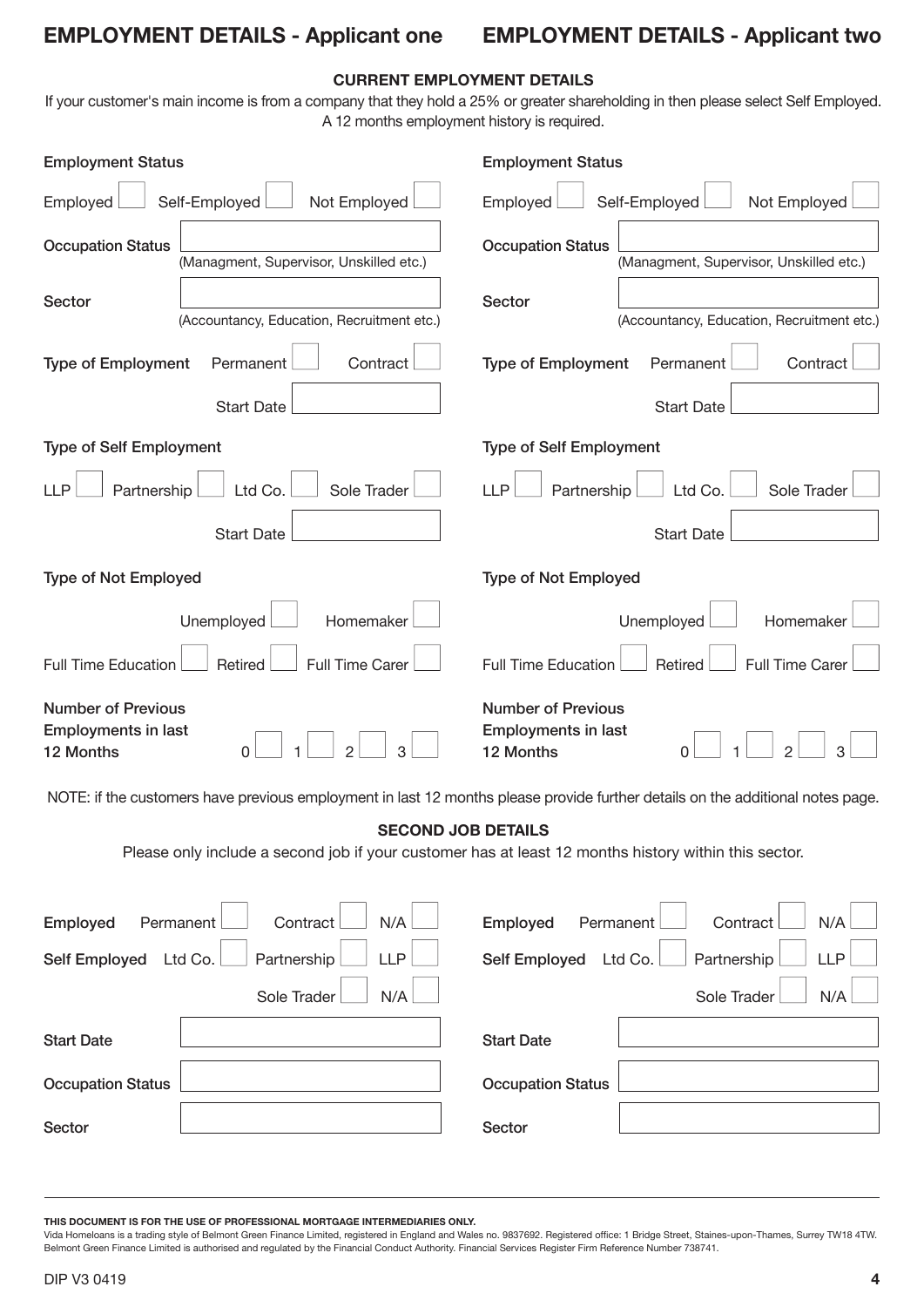## **InCome detaILs - applicant one**

# **InCome detaILs - applicant two**

### Self Employed Annual Net Profit

| Self Employed Annual Net Profit                         |                                                                                                  |              | Self Employed Annual Net Profit<br>(after Salary and Dividends) |              |     |    |
|---------------------------------------------------------|--------------------------------------------------------------------------------------------------|--------------|-----------------------------------------------------------------|--------------|-----|----|
| (after Salary and Dividends)                            |                                                                                                  |              |                                                                 |              |     |    |
| £                                                       | for year end                                                                                     | £            |                                                                 | for year end |     |    |
| £                                                       | for year end                                                                                     | £            |                                                                 | for year end |     |    |
| £                                                       | for year end                                                                                     | £            |                                                                 | for year end |     |    |
| <b>GROSS ANNUAL INCOME</b>                              |                                                                                                  |              | <b>GROSS ANNUAL INCOME</b>                                      |              |     |    |
| <b>Salary</b>                                           | £                                                                                                |              | <b>Salary</b>                                                   | £            |     |    |
| Commission                                              | £                                                                                                |              | Commission                                                      | £            |     |    |
| <b>Regular Bonus</b>                                    | £                                                                                                |              | <b>Regular Bonus</b>                                            | £            |     |    |
| <b>Non-Regular Bonus</b>                                | £                                                                                                |              | <b>Non-Regular Bonus</b>                                        | £            |     |    |
| Overtime                                                | £                                                                                                |              | Overtime                                                        | £            |     |    |
| Pension                                                 | £                                                                                                |              | Pension                                                         | £            |     |    |
| Allowances                                              | £                                                                                                |              | <b>Allowances</b>                                               | £            |     |    |
| Maintenance                                             | £                                                                                                |              | Maintenance                                                     | £            |     |    |
| <b>Dividends</b>                                        | £                                                                                                |              | <b>Dividends</b>                                                | £            |     |    |
| <b>Investment Income/Rental Profit £</b>                |                                                                                                  |              | <b>Investment Income/Rental Profit £</b>                        |              |     |    |
| Second Job Income                                       | £                                                                                                |              | Second Job Income                                               | £            |     |    |
| <b>Benefits</b>                                         | £                                                                                                |              | <b>Benefits</b>                                                 | £            |     |    |
| <b>Total</b>                                            | £                                                                                                | <b>Total</b> |                                                                 | £            |     |    |
| Can at least one years accounts<br>or SA302 be provided | Yes                                                                                              | No           | Can at least one years accounts<br>or SA302 be provided         |              | Yes | No |
| <b>Expected Retirement Age</b>                          | Years                                                                                            |              | <b>Expected Retirement Age</b>                                  | Years        |     |    |
|                                                         | Complete Retirement Income Section below where Loan Term Extends beyond disclosed retirement Age |              |                                                                 |              |     |    |
| <b>State Pension Income</b>                             | £                                                                                                |              | <b>State Pension Income</b>                                     | £            |     |    |
| <b>Other Pension Income</b>                             | £                                                                                                |              | <b>Other Pension Income</b>                                     | £            |     |    |
| <b>Investment Income</b>                                | £                                                                                                |              | <b>Investment Income</b>                                        | £            |     |    |
| <b>Rental Profit from</b>                               |                                                                                                  |              | <b>Rental Profit from</b>                                       |              |     |    |

| <b>State Pension Income</b>  | £ | <b>State Pension Income</b>                               | £ |
|------------------------------|---|-----------------------------------------------------------|---|
| <b>Other Pension Income</b>  | £ | <b>Other Pension Income</b>                               | £ |
| Investment Income            | ¢ | Investment Income                                         | £ |
| <b>Rental Profit from</b>    |   |                                                           |   |
| <b>Unencumbered Property</b> | £ | <b>Rental Profit from</b><br><b>Unencumbered Property</b> | £ |

**THIS DOCUMENT IS FOR THE USE OF PROFESSIONAL MORTGAGE INTERMEDIARIES ONLY.**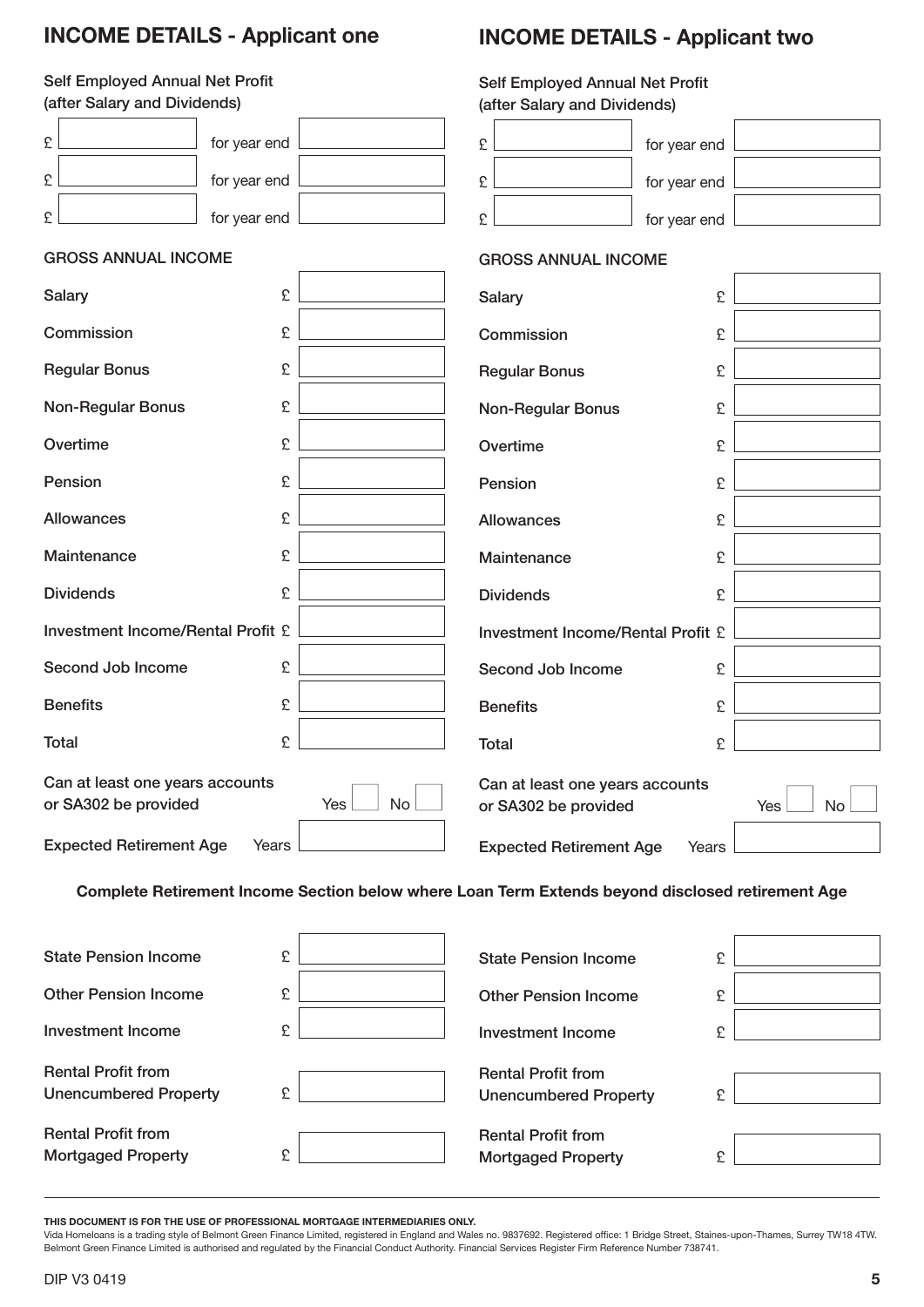| <b>EXPENDITURE DETAILS - Applicant one</b> |   |          | <b>EXPENDITURE DETAILS - Applicant two</b> |          |  |
|--------------------------------------------|---|----------|--------------------------------------------|----------|--|
| <b>Number of Financial Dependants</b>      |   | Under 18 | <b>Number of Financial Dependants</b>      | Under 18 |  |
| <b>Number of Financial Dependants</b>      |   | Over 18  | <b>Number of Financial Dependants</b>      | Over 18  |  |
| Ground rent and                            |   |          | Ground rent and                            |          |  |
| Service charges                            | £ |          | Service charges                            | £        |  |
| <b>Personal Goods</b>                      | £ |          | <b>Personal Goods</b>                      | £        |  |
| <b>Council Tax</b>                         | £ |          | <b>Council Tax</b>                         | £        |  |
| <b>Utility/Telephone Bills</b>             | £ |          | <b>Utility/Telephone Bills</b>             | £        |  |
| Clothing                                   | £ |          | Clothing                                   | £        |  |
| <b>Insurances</b>                          | £ |          | <b>Insurances</b>                          | £        |  |
| Maintenance/CCJ/Default or                 |   |          | Maintenance/CCJ/Default or                 |          |  |
| <b>Debt Management Repayments</b>          | £ |          | Debt Management Repayments                 | £        |  |
| Childcare/School/                          |   |          | Childcare/School/                          |          |  |
| <b>University Fees</b>                     | £ |          | <b>University Fees</b>                     | £        |  |
| <b>Student Loans</b>                       | £ |          | <b>Student Loans</b>                       | £        |  |
| <b>Household Goods</b>                     | £ |          | <b>Household Goods</b>                     | £        |  |
| Housekeeping                               |   |          | Housekeeping                               |          |  |
| (Food & Washing)                           | £ |          | (Food & Washing)                           | £        |  |
| Entertainment                              | £ |          | Entertainment                              | £        |  |
| <b>Travel</b>                              | £ |          | <b>Travel</b>                              | £        |  |
| <b>Interest Only Repayment</b>             |   |          | <b>Interest Only Repayment</b>             |          |  |
| <b>Strategies</b>                          | £ |          | <b>Strategies</b>                          | £        |  |
| <b>Monthly Savings Payments</b>            | £ |          | <b>Monthly Savings Payments</b>            | £        |  |

**THIS DOCUMENT IS FOR THE USE OF PROFESSIONAL MORTGAGE INTERMEDIARIES ONLY.**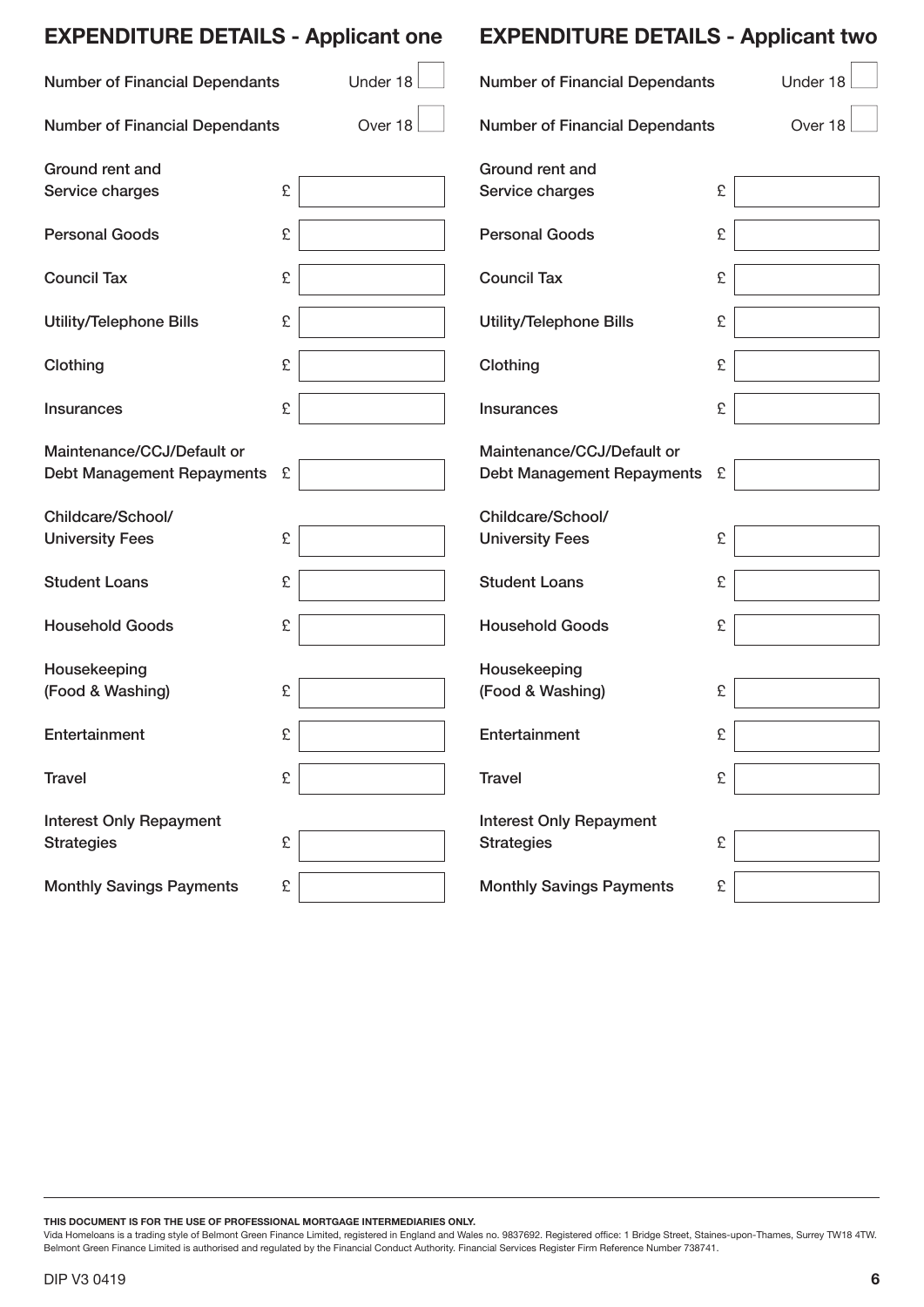## **montHLy eXpendItuRe - on goIng CRedIt CommItments**

In the table below please confirm all **Unsecured Credit, BTL Mortgages** and any other Mortgages including Further Advance and Second Charges that will be remaining after the completion of the Mortgage.

| Customer |                           |       | <b>Finance Provider</b> | <b>Type of Credit</b> | <b>Current Balance</b> | <b>Monthly Payment</b> |
|----------|---------------------------|-------|-------------------------|-----------------------|------------------------|------------------------|
| App1     | App2                      | Joint |                         |                       |                        |                        |
|          | $\boldsymbol{\mathsf{X}}$ |       | <b>EXAMPLE BANK</b>     | <b>CREDIT CARD</b>    | £1500                  | £27                    |
|          |                           |       |                         |                       |                        |                        |
|          |                           |       |                         |                       |                        |                        |
|          |                           |       |                         |                       |                        |                        |
|          |                           |       |                         |                       |                        |                        |
|          |                           |       |                         |                       |                        |                        |
|          |                           |       |                         |                       |                        |                        |
|          |                           |       |                         |                       |                        |                        |
|          |                           |       |                         |                       |                        |                        |
|          |                           |       |                         |                       |                        |                        |
|          |                           |       |                         |                       |                        |                        |
|          |                           |       |                         |                       |                        |                        |
|          |                           |       |                         |                       |                        |                        |
|          |                           |       |                         |                       |                        |                        |
|          |                           |       |                         |                       |                        |                        |
|          |                           |       |                         |                       |                        |                        |
|          |                           |       |                         |                       |                        |                        |
|          |                           |       |                         |                       |                        |                        |
|          |                           |       |                         |                       |                        |                        |

#### Combined **monthly** Repayment of any Personal Loans & Hire Purchases due to expire within the next 3 months?

£

Combined **balances** of any Overdraft, Credit Card, Mail-Orders that are due to be repaid within the next 3 months?

£

**THIS DOCUMENT IS FOR THE USE OF PROFESSIONAL MORTGAGE INTERMEDIARIES ONLY.**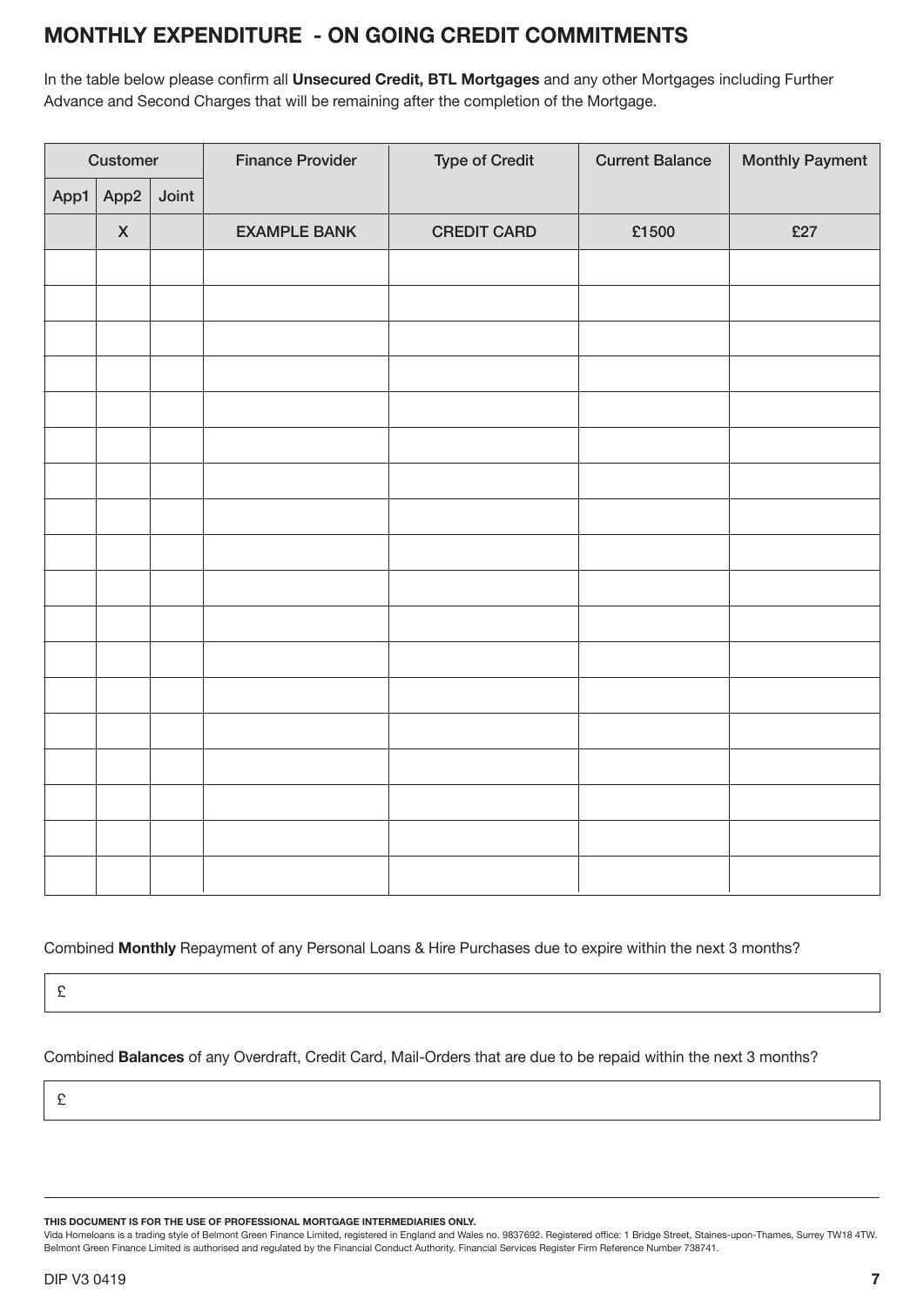## **montHLy eXpendItuRe - debt ConsoLIdatIon detaILs**

In the table below please confirm all **unsecured Credit, secured Credit, btL mortgages** and any other Mortgages that will be consolidated with the proceeds of the mortgage.

| Customer |                    |       | <b>Finance Provider</b> | <b>Type of Credit</b> | <b>Current Balance</b> | <b>Monthly Payment</b> |  |
|----------|--------------------|-------|-------------------------|-----------------------|------------------------|------------------------|--|
| App1     | App2               | Joint |                         |                       |                        |                        |  |
|          | $\pmb{\mathsf{X}}$ |       | <b>EXAMPLE BANK</b>     | <b>CREDIT CARD</b>    | £1500                  | £27                    |  |
|          |                    |       |                         |                       |                        |                        |  |
|          |                    |       |                         |                       |                        |                        |  |
|          |                    |       |                         |                       |                        |                        |  |
|          |                    |       |                         |                       |                        |                        |  |
|          |                    |       |                         |                       |                        |                        |  |
|          |                    |       |                         |                       |                        |                        |  |
|          |                    |       |                         |                       |                        |                        |  |
|          |                    |       |                         |                       |                        |                        |  |
|          |                    |       |                         |                       |                        |                        |  |
|          |                    |       |                         |                       |                        |                        |  |
|          |                    |       |                         |                       |                        |                        |  |
|          |                    |       |                         |                       |                        |                        |  |
|          |                    |       |                         |                       |                        |                        |  |
|          |                    |       |                         |                       |                        |                        |  |
|          |                    |       |                         |                       |                        |                        |  |
|          |                    |       |                         |                       |                        |                        |  |
|          |                    |       |                         |                       |                        |                        |  |
|          |                    |       |                         |                       |                        |                        |  |

Are the customers aware of future changes to their income expenditure? Yes  $\Box$  No $\Box$ 

If yes, provide details

**THIS DOCUMENT IS FOR THE USE OF PROFESSIONAL MORTGAGE INTERMEDIARIES ONLY.**